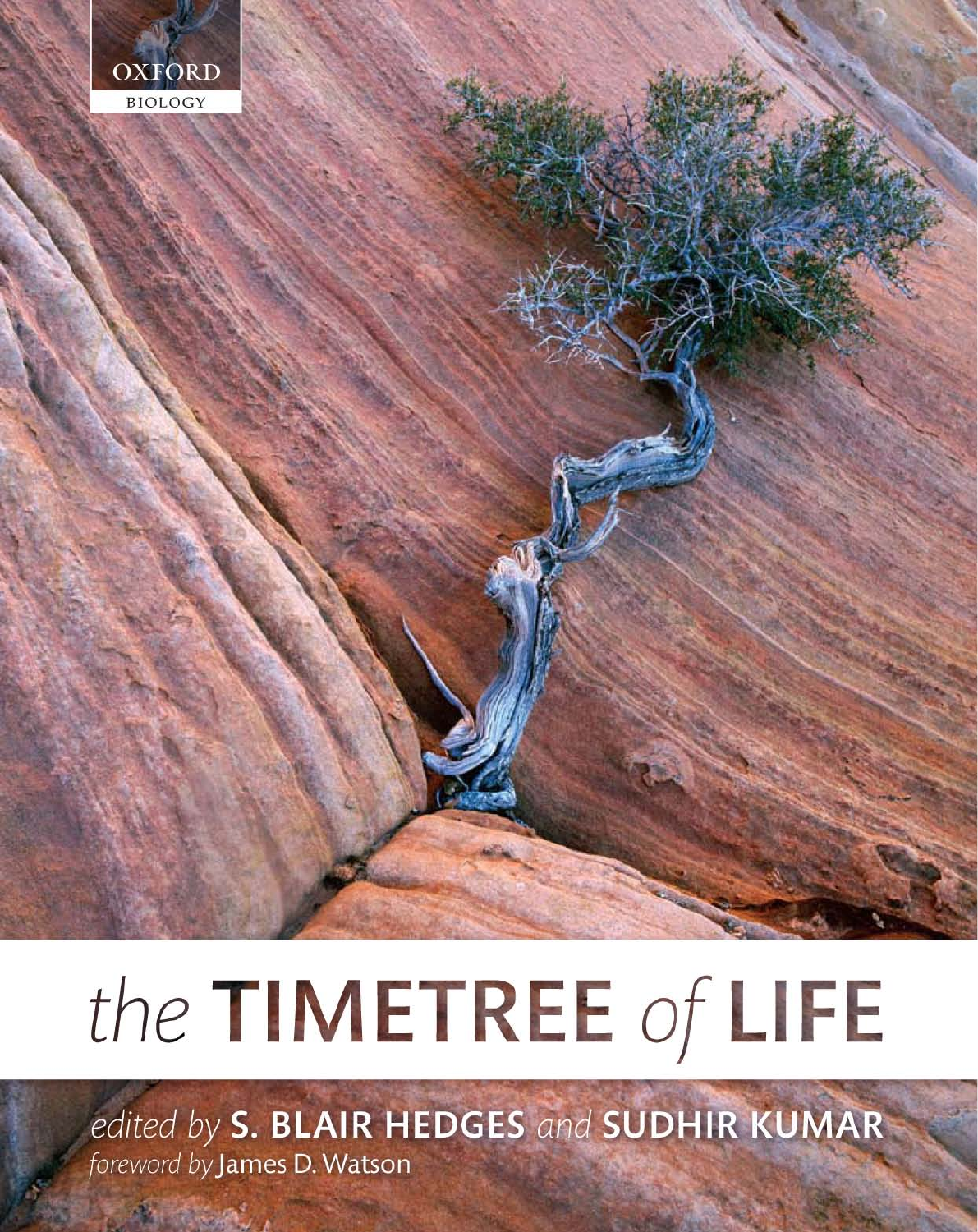## Eurosid II

#### *Félix Forest\* and Mark W. Chase*

Jodrell Laboratory, Royal Botanic Gardens, Kew, Richmond, Surrey, TW9 3DS, UK

\*To whom correspondence should be addressed (f.forest@kew.org)

### Abstract

Rosids are divided into two main assemblages, Eurosid I and II, and a certain number of unplaced families and orders. This chapter deals with Eurosid II (malvids) and the putatively closely related families and orders (Geraniales, Crossosomatales, Aphloiaceae, Ixerbaceae, Strasburgeriaceae). Eurosid II comprises the Orders Sapindales, Malvales, Brassicales, and Huerteales, and the small Family Gerrardinaceae of uncertain position within the group. Eurosid II was established based on DNA sequence studies whereas morphological characters uniting it remain elusive. They diverged from their closest relatives 104-97 million years ago (Ma) and representatives of each order were present from the early Paleocene (66–56 Ma).

Eurosid II  $(-15,000 \text{ sp.})$  is smaller than its counterpart in the rosids, Eurosid I  $(>40,000 \text{ sp.})$  (1). Several studies have provided robust support for Eurosid II (*2–6*); Dipentodontaceae and Gerrardinaceae were only recently included in molecular-based analyses. Here, relationships and divergence times within Eurosid II are reviewed as well as for the putatively closely related families (Aphloiaceae, Ixerbaceae, and Strasburgeriaceae) and orders (Geraniales and Crossosomatales).

Despite the strong support recovered for Eurosid II in numerous phylogenetic analyses, relationships within this group remain unclear with most possible arrangements retrieved by at least one study. In some studies, Brassicales (Fig. 1) are found to be the closest relatives of Malvales, with Sapindales closely related to this duo (*6–8*), whereas others associate Malvales with Sapindales, together closely related to Brassicales (*9, 10*) or Brassicales plus Family Tapisciaceae (3, 4). The adjacent position of Brassicales and Tapisciaceae is also found elsewhere, but this time more closely related to Malvales alone, with Sapindales being the first lineage to diverge in the group  $(11)$ . The early divergence within Eurosid II of Sapindales is also found in the only analysis comprising both Dipentodontaceae and Gerrardinaceae, in which these two families form an unresolved group with Brassicales and Malvales (*5*). In the timetree, Tapisciaceae is the first diverging lineage followed by Brassicales and the pair Sapindales–Malvales (Fig. 2). Based on these estimates, Eurosid II started to diverge 95–88 Ma ago, with the diversification of the three main orders, Brassicales, Malvales, and Sapindales, initiated 79–71, 71–67, and 62–57 Ma, respectively (12). The reader should be aware that, to date, phylogenetic relationships within Eurosid II remain poorly resolved, thus molecular estimates of divergence times can only be taken as preliminary results and viewed with caution; further analyses of the group could result in considerably different results.

Brassicales consist of 15 families, all characterized by the production of mustard oil glucosides (glucosinolates), a feature found only in Brassicales and one other family, Putranjivaceae (Malpighiales) (13). The most commonly known member of Brassicales is without doubt Brassicaceae, the cabbage family. Brassicaceae is by far the largest family in the order with about 4130 species of mostly annual and perennial herbs distributed in some 356 genera, representing more than 90% of the species found in the order. They are found



Fig. 1 A member of Brassicaceae (*Heliophila juncea*) growing near Springbok, South Africa. Credit: F. Forest.

F. Forest and M. W. Chase. Eurosid II. Pp. 197-202 in *The Timetree of Life*, S. B. Hedges and S. Kumar, Eds. (Oxford University Press, 2009).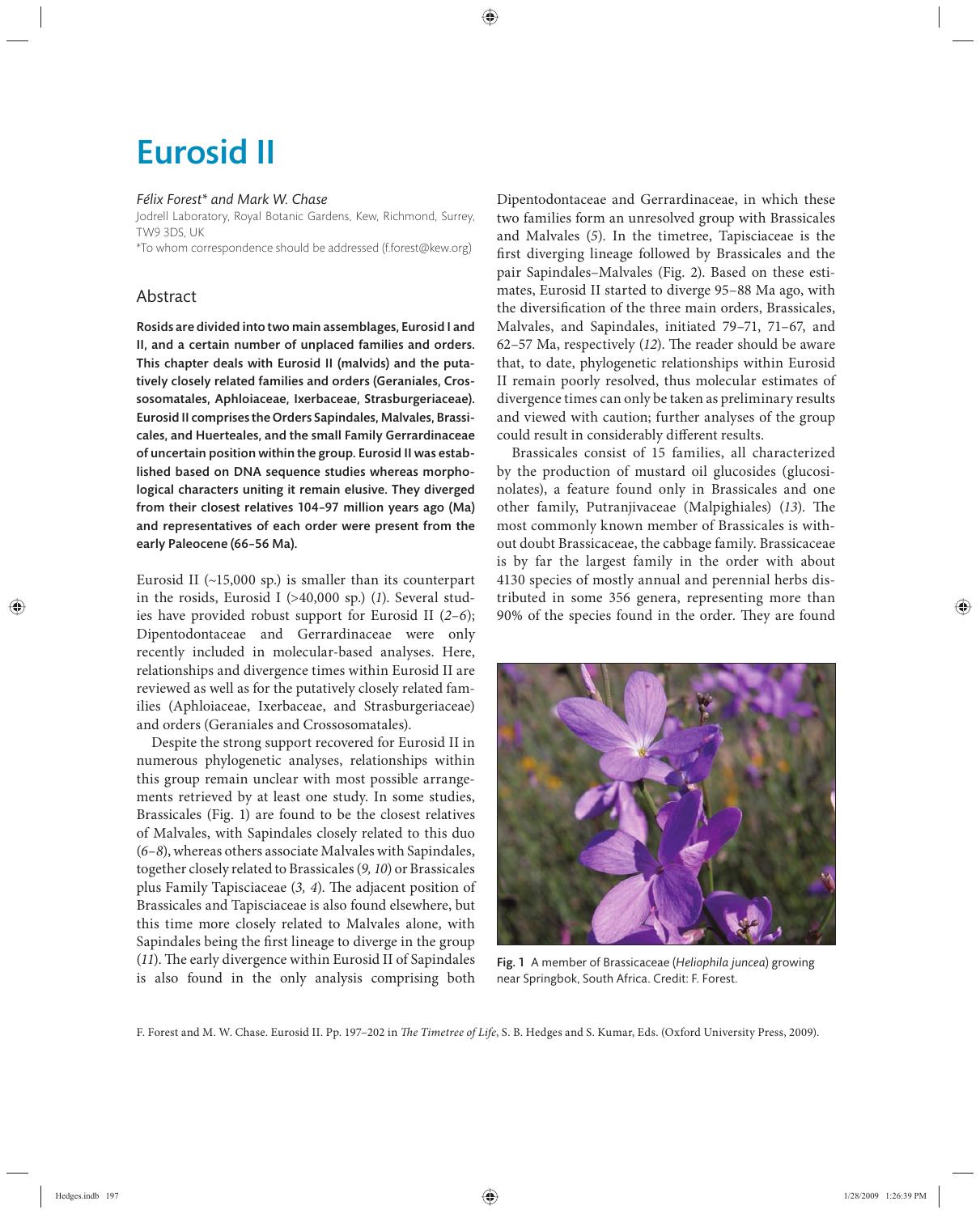

Fig. 2 A timetree of Eurosid II. Divergence times are shown in Table 1.

almost everywhere in the world, but are concentrated in the temperate zone of the Northern Hemisphere. This family comprises important crops including cabbage, broccoli, cauliflower (all from *Brassica oleracea*), rocket (*Hesperis*), and radish (*Raphanus*), to name just a few (14, 15). Brassicaceae also count among their members *Arabidopsis thaliana*, a model organism intensively used in molecular biology for the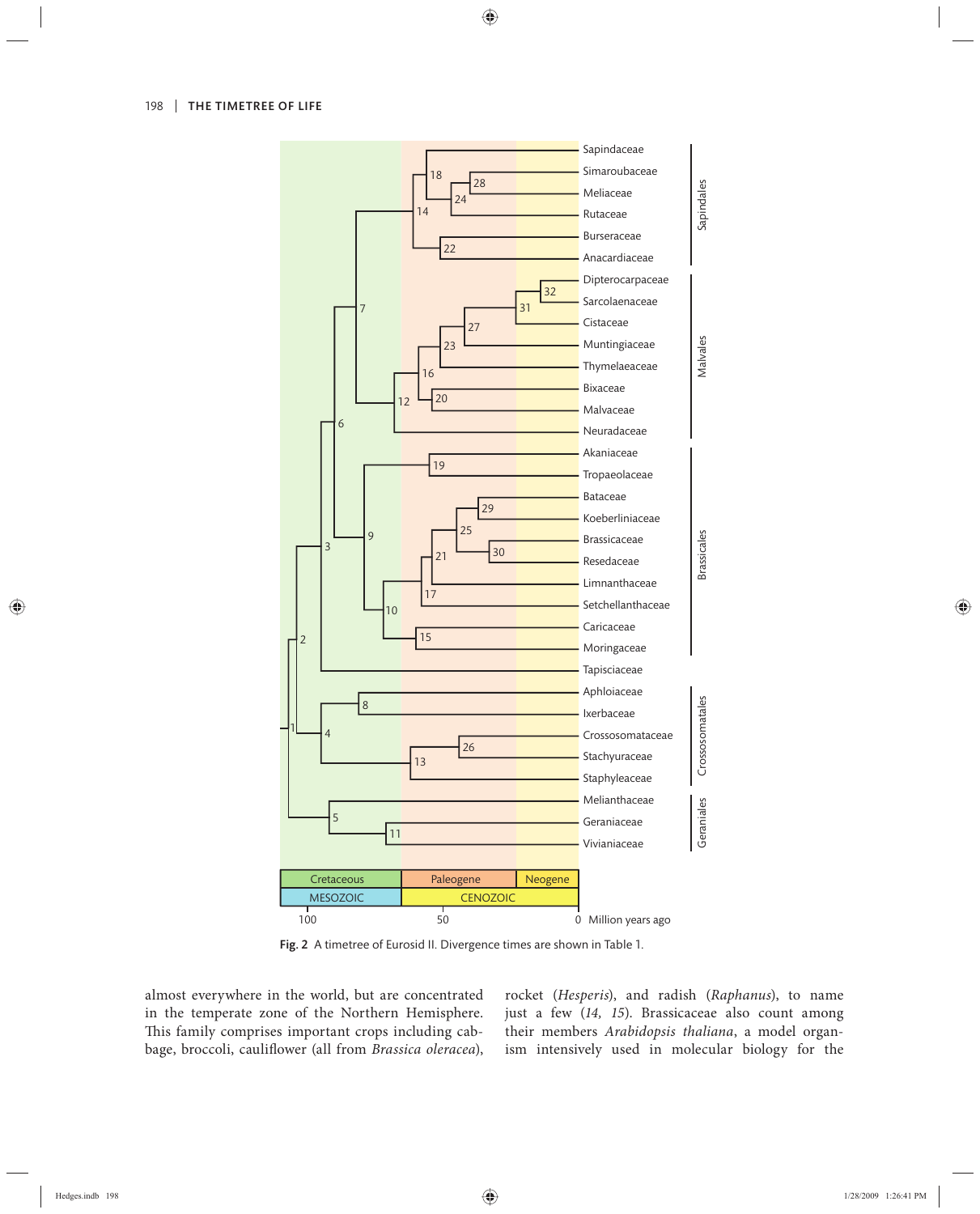| Timetree       |             | <b>Estimates</b> |              |              |              |
|----------------|-------------|------------------|--------------|--------------|--------------|
| Node           | <b>Time</b> |                  | Ref. (12)(a) | Ref. (12)(b) | Ref. (12)(c) |
|                |             | Time             | CI           | <b>Time</b>  | <b>Time</b>  |
| $\mathbf{1}$   | 107         | 107              | 111-103      | 103          | 99           |
| $\overline{2}$ | 104         | 104              | 108-100      | 100          | 97           |
| 3              | 95          | 95               | 99-91        | 92           | 88           |
| 4              | 95          | 95               | 99-91        | 93           | 91           |
| 5              | 92          | 92               | $96 - 88$    | 94           | 88           |
| 6              | 90          | 90               | $94 - 86$    | 89           | 85           |
| 7              | 82          | 82               | $86 - 78$    | 84           | 80           |
| 8              | 81          | 81               | 86-76        | 81           | 81           |
| 9              | 79          | 79               | $83 - 75$    | 76           | 71           |
| 10             | 72          | 72               | $76 - 68$    | 72           | 68           |
| 11             | 71          | 71               | $75 - 67$    | 85           | 79           |
| 12             | 68          | 68               | $72 - 64$    | 71           | 67           |
| 13             | 62          | 62               | 68-76        | 61           | 56           |
| 14             | 61          | 61               | $65 - 57$    | 62           | 57           |
| 15             | 60          | 60               | $65 - 55$    | 61           | 58           |
| 16             | 59          | 59               | $63 - 55$    | 65           | 61           |
| 17             | 58          | 58               | $61 - 55$    | 60           | 54           |
| 18             | 56          | 56               | $60 - 52$    | 57           | 55           |
| 19             | 55          | 55               | $60 - 50$    | 61           | 54           |
| 20             | 54          | 54               | $58 - 50$    | 60           | 58           |
| 21             | 54          | 54               | $57 - 51$    | 54           | 52           |
| 22             | 51          | 51               | $56 - 46$    | 52           | 47           |
| 23             | 51          | 51               | $54 - 48$    | 62           | 58           |
| 24             | 47          | 47               | $51 - 43$    | 47           | 45           |
| 25             | 45          | 45               | $48 - 42$    | 47           | 46           |
| 26             | 44          | 44               | $49 - 39$    | 44           | 42           |
| 27             | 42          | 42               | $45 - 39$    | 55           | 54           |
| 28             | 40          | 40               | $44 - 36$    | 44           | 43           |
| 29             | 37          | 37               | $40 - 34$    | 43           | 42           |
| 30             | 33          | 33               | $36 - 30$    | 42           | 39           |
| 31             | 23          | 23               | $25 - 21$    | 39           | 36           |
| 32             | 14          | 14               | $16 - 12$    | 28           | 28           |

Table 1. Divergence times (Ma) and their confidence/credibility intervals (CI) among families of Eurosid II.

Note: Node times in the timetree are based on branch lengths computed using (a) ACCTRAN optimization in maximum parsimony in ref. (12). Estimates based on (b) DELTRAN optimization in maximum parsimony and (c) maximum likelihood method are also shown.

study of floral development, among many other purposes. Tropaeolaceae (nasturtium family) is the second largest family in Brassicales with some 90 species of herbs found in Central and South America followed by

Resedaceae, which encompasses 70 species of herbs and shrubs, some of which are used as dye, perfume oil and cultivated as ornamental. Caricaceae (papaya family) consists of 34 species of small trees found mainly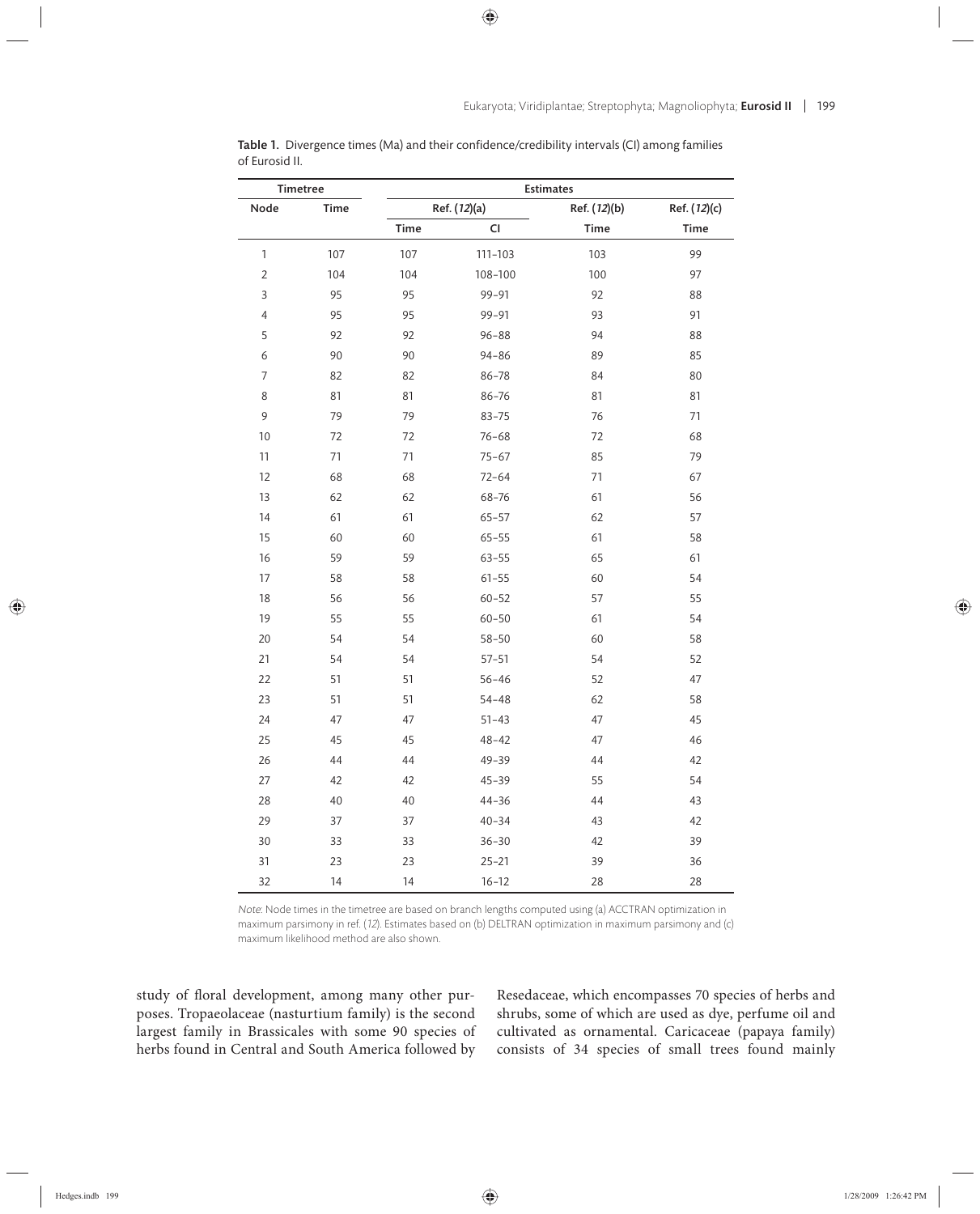in Central and South America (one genus found in Africa) of which papaya is the best-known member. Limnanthaceae (poached egg plant) comprises 10 species of annual herbs divided into two genera found in seasonally wet areas across North America and widely used as ornamentals. The timetree comprises 10 of the 15 families assigned to Brassicales, and relationships among these families are representative of those found in more inclusive analyses (*10, 16*). Based on the timetree, Brassicales split from its closest relatives 90–85 Ma ago, an estimate in agreement with the fossil record of the group for which the oldest remains are from the Turonian (17). The pair Brassicaceae–Resedaceae, representing a large portion of the species in the Order Brassicales, diverged relatively recently, 42–33 Ma ago, a somewhat young age for such a species-rich group, suggesting a recent and rapid diversification.

Malvaceae (also sometimes called the core Malvales) is beyond doubt the largest of the 10 families currently placed in Malvales. It comprises about 2330 species of trees, shrubs, and herbs, cosmopolitan in distribution, and with many economically important representatives such as cotton (*Gossypium*), cola (*Cola*), chocolate (*Theobroma*), and also several members widely used as ornamentals (e.g., *Tilia*, *Hibiscus*). Thymelaeaceae is the second largest family in Malvales with about 800 species of shrubs and trees, but also lianas and herbs, of cosmopolitan distribution with greater numbers found in Africa and Australia. Dipterocarpaceae contains about 500 species of mostly large trees, often the dominant component of lowland tropical forests, especially in Southeast Asia. Many species are used as timber and also as source of oleoresins and as an alternative to cocoa bu tter (*14, 15*). Relationships within Malvales have been extensively investigated (*18–20*), and one of the most important results of these analyses is the expansion of Malvaceae to include several other families (Bombacaceae, Sterculiaceae, Tiliaceae; *20*). More recently, the placement of Cytinaceae, a family comprising 10 species of root parasites, which has been shown previously to be closely related to Malvales, was identified as the closest relative of Muntingiaceae (21). Based on the timetree, Malvales started to diverge at the end of the Cretaceous, an estimate consistent with the fossil record (17). The diversification of the expanded Family Malvaceae started 41–34 Ma ago following their split from their closest relatives, Bixaceae, between 60 and 54 Ma. The close relationship between Bixaceae and Malvaceae is not always recovered in other analyses; this estimate should therefore be viewed with caution.

Unlike Malvales and Brassicales, which are characterized by the presence of one large family and several smaller ones, Sapindales have several large families including Sapindaceae (2215 species), Rutaceae (930 species), Anacardiaceae (600 species), Burseraceae (500 species), and Meliaceae (550 species). The other four families, range in size from 5 to 115 species. Sapindaceae is the largest and most diverse family of the order. They comprise several well-known and economically important members such as maple (*Acer*), litchi (*Litchi*), horse chestnut (*Aesculus*), and *Sapindus*, used in the manufacture of soap. Representatives of the family are mainly trees and woody climbers found in several parts of the world, but concentrated in the tropics. Rutaceae is possibly the most economically important family of the order as they comprise the genus *Citrus* (e.g., lemon, orange, and grapefruit) and several species that are sources of essential oils (e.g., *Agathosma*). The family consists of trees, shrubs, climbers, and herbs found in the tropics, especially in the Southern Hemisphere (*14, 15*). Members of Anacardiaceae are shrubs and trees found mostly in the tropical areas of the world, but also in temperate regions. The family comprises many species with edible fruits such as mango (*Mangifera*), cashew (*Anacardium*), pistachio (*Pistacia*), and pink peppercorn (*Schinus*), and is also used as ornamentals (e.g., sumac) (14). The economic importance of Family Meliaceae resides in the fact that several of its representatives are valued timber trees, among which the most well known are mahoganies (*Swietenia* and *Khaya*). The family, pantropical in distribution, also comprises species of medicinal value and with edible fruits. Although most recent molecular studies strongly support Sapindales, the morphological characters defining this group are not obvious (13). Two main groups of families in Sapindales are consistently recovered, generally with strong support, one comprising Meliaceae, Rutaceae, and Simaroubaceae and the other Anacardiaceae and Burseraceae (3, 7, 9, 22). The relationships between these two groups in Sapindales vary between analyses (*3, 7, 9, 22, 23*). Nitrariaceae was found as the closest relative to Anacardiaceae and Burseraceae (*11*), Kirkiaceae as the closest relative to the remainder of the order (*22*), to Sapindaceae alone (*11*) or to Anacardiaceae + Burseraceae (*23*), and when included, Biebersteiniaceae was the earliest diverging lineage in Sapindales (*11, 23*). Aceraceae (maples) and Hippocastanaceae (horse chestnuts) were included in Sapindaceae based on both morphological and molecular investigations (*22, 24, 25*). Based on the timetree, Sapindales started to diverge in the early Paleocene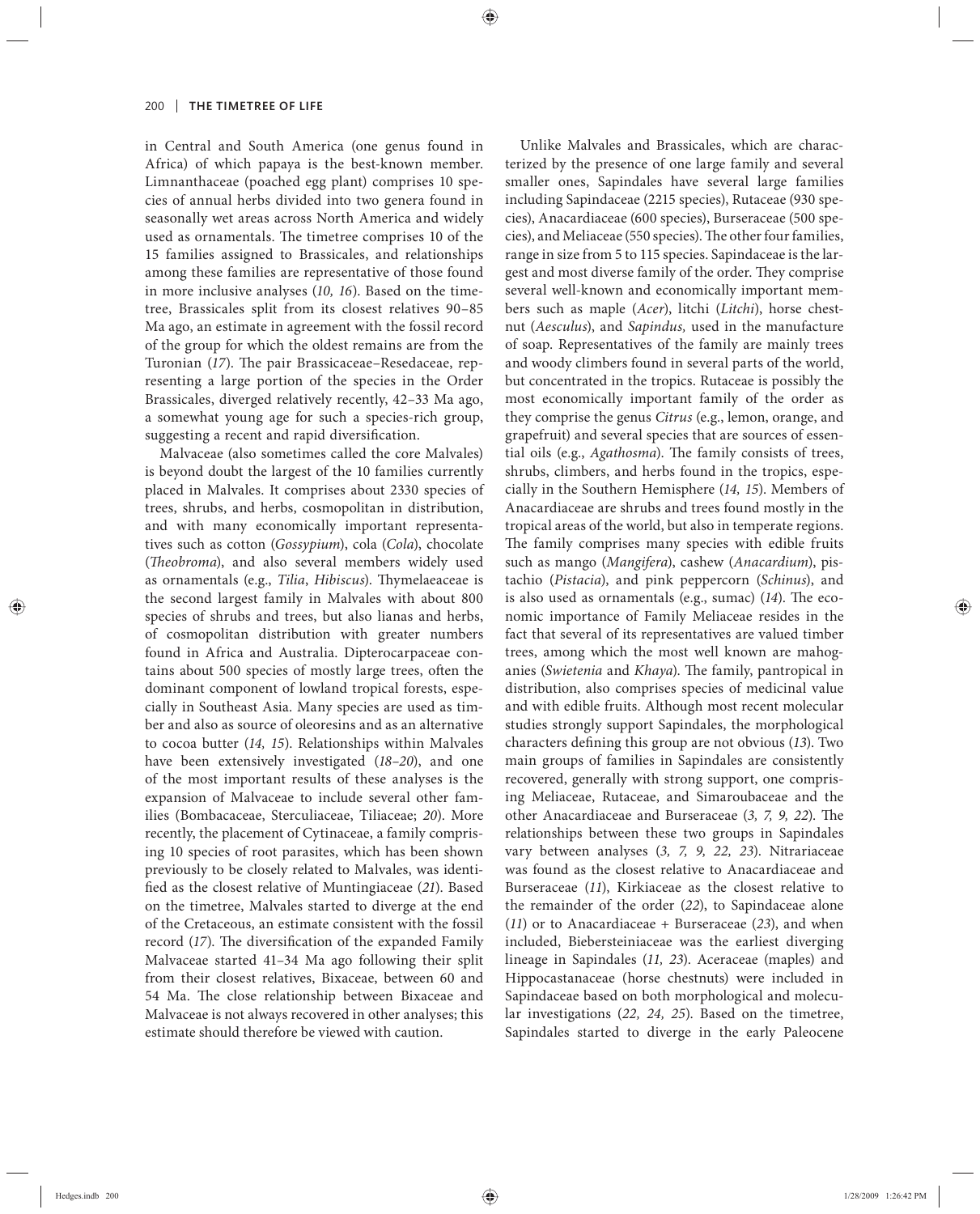(62–57 Ma), an estimate concordant with fossil remains (the oldest are from the Maastrichtian–Paleocene boundary). Muellner *et al.* (*23*) obtained much older estimates for the first split in Sapindales, between 132.6 and 90.5 Ma, depending on the method used. All major families were present by the beginning of the Late Eocene (44–40 Ma) according to the timetree, while Muellner *et al.* place the origin of most families in the order in the Cretaceous and early Tertiary (*23*).

Tapisciaceae is a small family of only two genera of shrubs or small trees. *Tapiscia* with a single species is restricted to China whereas the four species *Huertea* are found in Central and South America (*14*). Tapisciaceae alone is most commonly placed as the closest relative to Order Brassicales (*3, 4, 11*), but also as the closest relative to the remainder of Eurosid II (*9*). A more recent study places it adjacent to Dipentodontaceae, with strong support, and both are found in a polytomy with Gerrardinaceae, Brassicales, and Malvales (*5*). Dipentodontaceae comprises a single species of small trees with a distribution restricted to south-central Asia and together with Tapisciaceae form the order Huerteales. Only Tapisciaceae is represented in the timetree. It diverged from the rest of Eurosid II 95-88 Ma (*12*), but its position is uncertain, and Dipentodontaceae is not represented in the timetree; thus, this estimate should be viewed with care.

The two species of *Gerrardina* are the only representatives of the newly described Family Gerrardinaceae (*5*). Based on various characters of the leaves, floral disk, and stamens, it was initially placed in Family Flacourtiaceae (now Achariaceae or Salicaceae) in Order Malpighiales, but subsequent molecular sequence analyses showed that it was better placed in Eurosid II, although the relationships of this small family with the other more species-rich members of this group are unclear (*5*). Gerrardinaceae was not included in the timetree analysis (*12*).

The second installment of the Angiosperm Phylogeny Group (*26*) placed Crossosomatales in the rosids, but their exact position within this group is not established. APGII recognized three families as members of this order, but four others were recently integrated (*13*). Crossosomataceae is a small family of nine species of shrubs endemic to North America. The  $~15$  species of shrubs and trees forming family Stachyuraceae are found mainly in China and Japan with some species cultivated as ornamentals. The largest family in Crossosomatales, Staphyleaceae, comprises about 46 species of shrubs and trees mostly distributed in the temperate regions of the Northern Hemisphere, but also in

the northern parts of South America as well as Southeast Asia (14). The inclusion of four other families found to be part of Crossosomatales in various studies is not as well supported as the group formed by the three families mentioned earlier (13). The only species of Family Strasburgeriaceae is a tree endemic to New Caledonia whereas the single species of Geissolomataceae is confined to a few mountain slopes in the Cape region of South Africa. Aphloiaceae also comprises only one species of shrub or trees found in East Africa and Madagascar, the leaves of which are used as tea in the Mascarenes (*14, 27*). Likewise, Ixerbaceae consists of only one species, an evergreen tree endemic to New Zealand (*14*). An additional family, Guamatelaceae, was recently described to accommodate the genus *Guamatela*, a genus of one species found in Mexico and Central America once thought to be related to Rosaceae, but now found nested in Crossosomatales (*28*).

In most phylogenetic analyses based on DNA sequence data, Crossosomatales is found to be either the closest relative of Geraniales (*7*) or the closest relative of Eurosid II as a whole (*3, 9*). All families now consigned to Crossosomatales had an eventful past in terms of their systematics (*13, 14, 29*). Staphyleaceae, Stachyuraceae, and Crossosomataceae consistently form a well-supported group in which the former is the first diverging lineage (*3, 9, 11*). Aphloiaceae and Ixerbaceae are together the closest relatives of the rest of Crossosomatales in several studies, although this relationship is poorly supported  $(3, 9, 11)$ . The only study including all eight families divided the order into two groups. In the first one, Staphyleaceae are the earliest lineage followed by the newly described Guamatelaceae and the pair Crossosomataceae + Stachyuraceae; these relationships are all well supported (*28*). In the second group, Geissolomataceae is the first diverging lineage followed by Aphloiaceae and the pair Strasburgeriaceae + Ixerbaceae; only the last are well supported (28, 29). These relationships are in general supported by floral characters except that based on these, the position of Geissolomataceae and Aphloiaceae would be inverted (*30*). Little can be said about the divergence times in this order since the fossil record is poor or absent, and only five of the eight families are included in the timetree. Nevertheless, Crossosomatales and related families would have started to diverge relatively early, 95–91 Ma ago (*12*), although these estimates are much older than those proposed by a subsequent study (47–40 Ma) (*31*).

The Order Geraniales comprises four families, of which Geraniaceae are by far the largest. Geraniaceae is